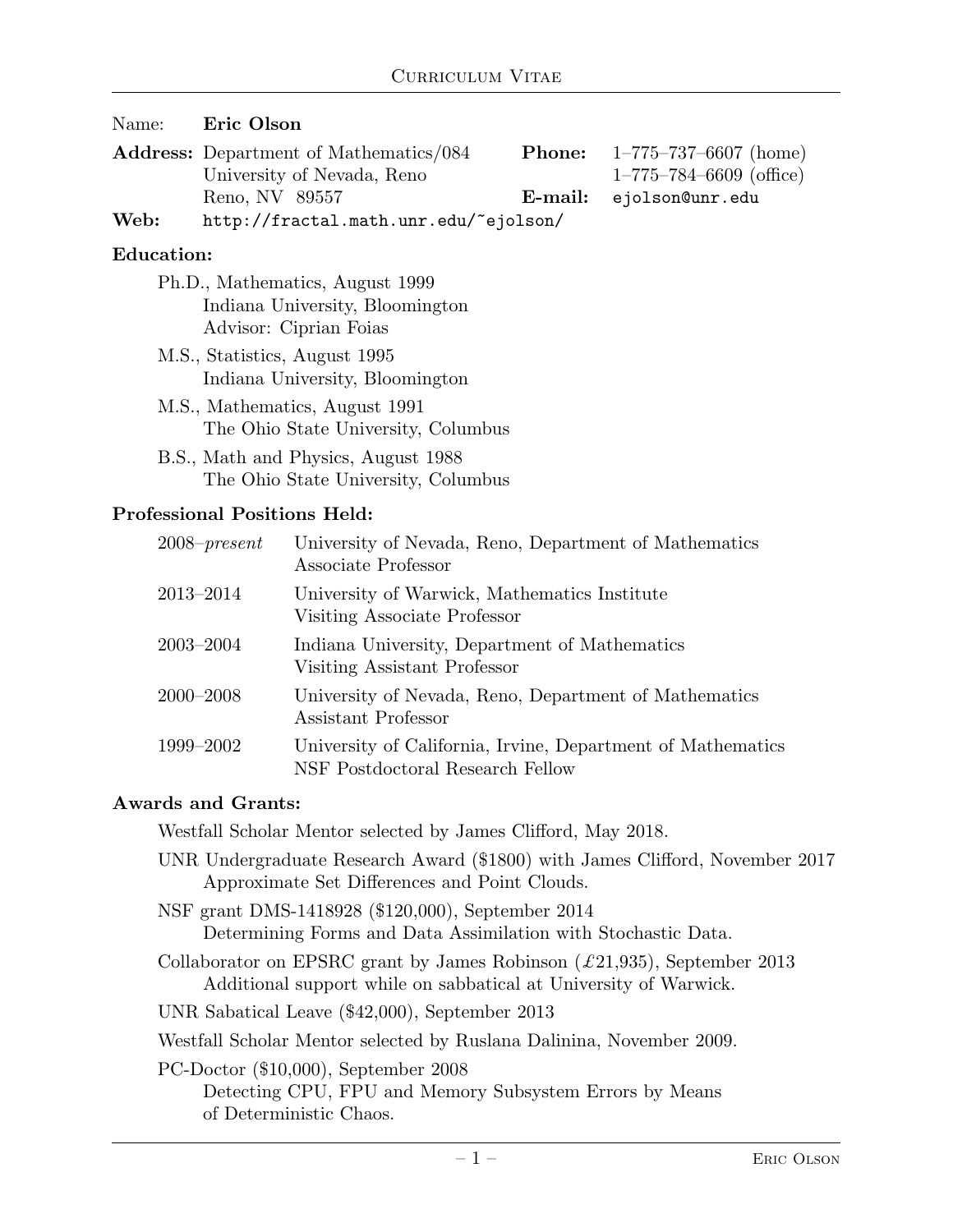| Nevada NSF EPSCoR ACES (\$58,000) with Satoko Kurita, January 2004<br>In-situ Bioremediation of Contaminated Soil.                                                              |
|---------------------------------------------------------------------------------------------------------------------------------------------------------------------------------|
| UNR Junior Faculty Research Award (\$15,000), August 2002<br>Determining Modes in the LANS-Alpha Model.                                                                         |
| NSF Postdoctoral Fellowship (\$68,000) with Edriss Titi, January 1999<br>Averaged Lagrangians, Camassa-Holm Equations and Turbulence                                            |
| IU Mathematics Department Fellowship (\$1200), August 1997                                                                                                                      |
| Nominated for GAANN Fellowship, August 1997                                                                                                                                     |
| The IU Mentoring Program, August 1996                                                                                                                                           |
| David A. Rothrock Teaching Award (\$100), April 1994                                                                                                                            |
| Graduate and Undergraduate Students Supervised:                                                                                                                                 |
| Beau Smith, <i>In progress</i><br>Ph.D. Thesis: <i>title to be determinined</i>                                                                                                 |
| Hongquan Li, <i>In progress</i><br>Undergraduate Honors Thesis: The Order of Convergence of a Robust Secant-<br>like Iterative Scheme for Finding Zeros of Higher Multiplicity. |
| James Clifford, 2018<br>Undergraduate Honors Thesis: Use of Approximate Set Differences to Infer the<br>Movement of Objects in Point Clouds                                     |
| Beau Smith, 2017<br>Masters Thesis: Symmetry-breaking perturbations on the global attactor of the<br>Kuramoto-Sivashinsky equation                                              |
| Jordan Blocher, 2016<br>Masters Thesis: Time Averaged Measurements in Data Assimilation.                                                                                        |
| Masakazu Gesho, 2013<br>Masters Thesis: A Numerical Study of Continuous Data Assimilation for the<br>2D Navier-Stokes Equations Using Nodal Points.                             |
| Xander Henderson, 2013<br>Masters Thesis: Assouad Dimension and the Open Set Condition.                                                                                         |
| Chris Wingard, 2009<br>Masters Thesis: <i>Exact Filtering of Measurement Errors in Dynamical Systems</i> .                                                                      |
| Kevin Hayden, 2007<br>Masters Thesis: Discrete in Time Coupling and Synchronization of the Lorenz<br>System.                                                                    |
| <b>Refereed Publications:</b>                                                                                                                                                   |
| 1. Spectral Filtering of Interpolant Observables for Discrete-in-time Data Assimilation                                                                                         |

- (with Emine Celik and Edriss Titi), accepted for in the SIAM Journal on Applied Dynamical Systems.
- 2. Stochastic model error in the LANS-alpha and NS-alpha deconvolution models of turbulence, International Journal of Numerical Analysis and Modeling, No. 6, 2018, pp. 811-833.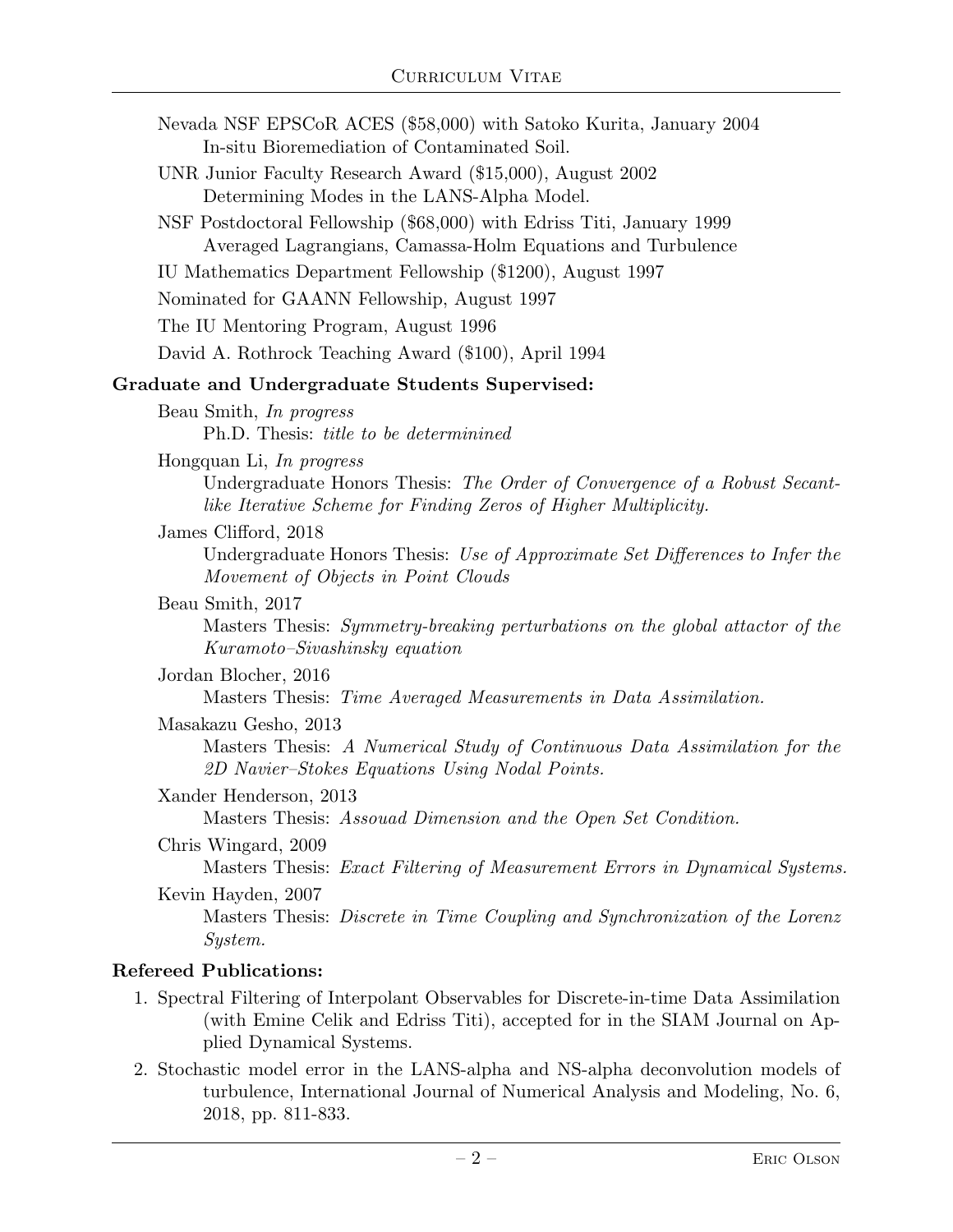- 3. Continuity of Pullback and Uniform Attractors (with Luan Hoang and James Robinson), Journal of Differential Equations, Vol 264, Issue 6, 15 March 2018, pp. 4067–4093.
- 4. Data Assimilation Using Noisy Time-Averaged Measurements (with Jordan Blocher and Vincent Martinez), Physica D, Volumes 376–377, August 2018, pp. 49–59.
- 5. Some Results in Support of the Kakeya Conjecture (with Jonathan Fraser and James Robinson), Real Analysis Exchange, Vol. 42, No. 2, 2017, pp. 253–268.
- 6. Lower bounds on blowing-up solutions of the 3D Navier-Stokes equations in  $H^{3/2}$ ,  $H^{5/2}$  and  $B^{2,15/2}$  (with David McCormick, James Robinson, Jose Rodrigo, Vidal-Lopez and Yi Zhou) SIAM Journal on Mathematical Analysis, Vol. 48, No. 3, 2016, pp. 2119–2132.
- 7. A Computational Study of a Data Assimilation Algorithm for the Two-dimensional Navier–Stokes Equations (with Masakazu Gesho and Edriss Titi), Communications in Computational Physics, Volume 19, no. 4, 2016, pp. 1094–1110.
- 8. A Simple Example Concerning the Upper Box-counting Dimension of a Cartesian Product (with James Robinson), Real Analysis Exchange, Volume 40.2, 2016, pp. 449–452.
- 9. Generalised Cantor Sets and the Dimension of Products (with James Robinson and Nicholas Sharples), Mathematical Proceedings of the Cambridge Philosophical Society, Volume 160, 2016, no. 1, pp. 51–75.
- 10. On the Continuity of Global Attractors (with Luan Hoang and James Robinson), Proceedings of the American Mathematical Society, Volume 143, 2015, no. 10, pp. 4389–4395.
- 11. On the Assouad Dimension of Self-similar Sets with Overlaps (with Jonathan Fraser, Alexander Henderson and James Robinson), Advances in Mathematics, Volume 273, 2015, pp. 181–214.
- 12. Continuous Data Assimilation with Stochastically Noisy Data (with Hakima Bessaih and Edriss Titi), Nonlinearity, 28 (2015), 729–753.
- 13. Continuous Data Assimilation Using General Interpolant Observables (with A. Azouani and E.S. Titi), *Nonlinear Science*, **24** (2014), 277–304.
- 14. Discrete data assimilation in the Lorenz and 2D Navier–Stokes equations (with K. Hayden and E.S. Titi), Phys. D, 240:18 (2011), 1416–1425.
- 15. Almost Bi-Lipschitz Embeddings and Almost Homogeneous Sets, (with James Robinson), *Trans. Amer. Math. Soc.*, **362**:1 (2010), 145–168.
- 16. The Normal Form of the Navier–Stokes Equations in Suitable Normed Spaces (with Ciprian Foias, Luan Hoang and Mohammed Ziane), Ann. Inst. H. Poincar Anal. Non Linéaire, Vol. 26, No. 5, 2009, pp. 1635–1673.
- 17. Determining Modes and Grashof Number in 2D Turbulence–A Numerical Case Study (with Edriss Titi), Theoretical and Computational Fluid Dynamics, Vol. 22, No. 5, 2008, pp. 327–399.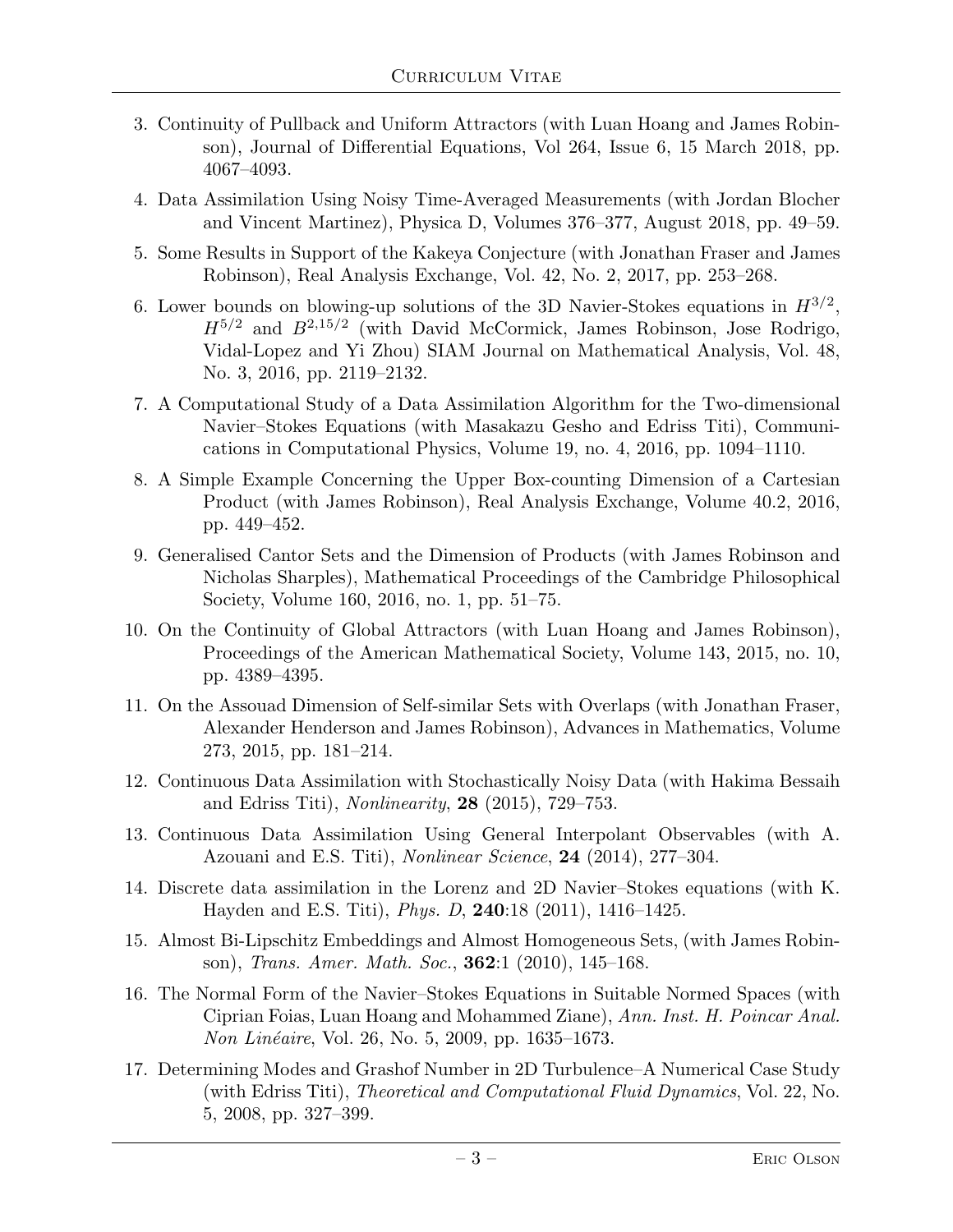- 18. Viscosity Versus Vorticity Stretching: Global Well-posedness for a Family of Navier– Stokes-Alpha-like Models (with Edriss Titi), Nonlinear Anal., Vol. 66, No. 11, 2007, pp. 2427–2458.
- 19. On the Solutions to the Normal Form of the Navier–Stokes Equations (with Ciprian Foias, Luan Hoang and Mohammed Ziane), Indiana Univ. Math. J., Vol. 55, No. 2, 2006, 631–686.
- 20. On a Leray-alpha Model of Turbulence (with Alexey Cheskidov and Edriss Titi), Proc. R. Soc. Lond. Ser. A Math. Phys. Eng. Sci., Vol. 461, No. 2055, 2005, pp. 629–649.
- 21. Determining Modes for Continuous Data Assimilation in 2D Turbulence (with Edriss Titi), J. Stat. Phys., Vol. 133, No. 5/6, December 2003, pp. 799–839.
- 22. Bouligand Dimension and Projections with Almost Lipschitz Inverse, Pacific J. Math., Vol. 202, No. 2, 2002, pp. 459–474.
- 23. A Connection Between the Camassa–Holm Equations and Turbulent Flows in Channels and Pipes (with Shiyi Chen, Ciprian Foias, Darryl D Holm, Edriss S Titi, and Shannon Wynne), Phys. Fluids, 11:8 (1999), 2343–353.
- 24. The Camassa–Holm Equations and Turbulence (with Shiyi Chen, Ciprian Foias, Darryl D Holm, Edriss S Titi, and Shannon Wynne), Phys. D, Vol. 133, No. 1-4, 10 Sept. 1999, pp. 49–65.
- 25. The Camassa–Holm Equations as a Closure Model for Turbulent Channel Flow (with Shiyi Chen, C. Foias, D.D. Holm, E.S. Titi, and S. Wynne), Phys. Rev. Lett., 81:24 (1998), 5338–5341.
- 26. Finite Fractal Dimension and Hölder–Lipschitz Parametrization (with C. Foias),  $In$ diana Univ. Math. J., 45:3 (1996), 603–616.

#### U.S. Patents:

27. Detecting CPU, FPU and Memory Subsystem Errors by Means of Deterministic Chaos, No. 12/657025, September 22, 2011.

### Other Creative Work:

- 28. The Orthogonal Projection of Fractal Sets, UMI, Ph.D. Dissertation, Indiana University, 1999, 57 pages.
- 29. A Simple Example of a Continuous Function that is Nowhere Differentiable, Classics on Fractals, Edited by Gerald A Edgar, Addison-Wesley, 1993 (translation of Karl Kiesswetter, Ein einfaches Beispiel für eine Funktion welche überall stetig und nicht differenzierbar ist, Math.-Phys. Semesterber, 13 (1966), 216–221).

### Submitted Publications:

30. Continuous Data Assimilation with Blurred-in-time Measurements of the Surface Quasi-geostrophic Equation (with Mike Jolly, Vincent Martinez and Edriss Titi), submitted.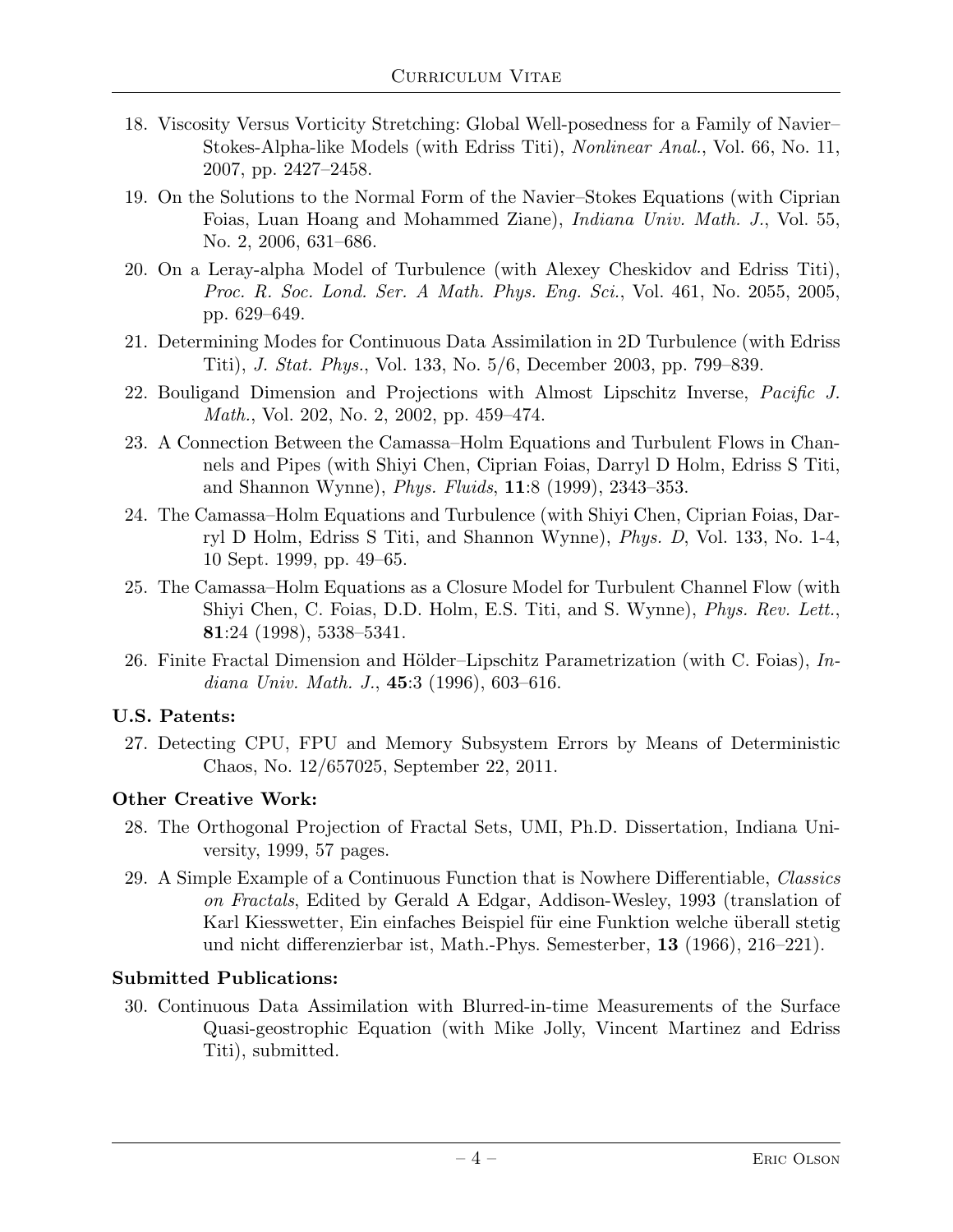## Publications in Preparation:

- Symmetry-breaking perturbations on the global attractor of the Kuramoto-Sivashinsky equation (with Alexsey Cheskidov and Beau Smith), in preparation.
- A Moran Open-Set condition for Non-autonomous Iterated Function Systems, (with Xander Henderson, James Robinson and Nicholas Sharples), in preparation.
- The Numerical Performance of two Simple Data Assimilation Algorithm in the Presense of Noisy Observations (with Emine Celick and Michael Jolly), in preparation.

## Software Development:

- t1sim, Perform discrete-in-time data assimilation experiments using general type-1 interpolant observables with stochastic noise, Written in C99 for execution on parallel clusters using MPI. January 2019 version consists of 1722 lines of code written by Olson.
- gpudiff, Use the new  $\mathcal{O}(n(\log n)^2)$  gridless recursive-boxing algorithm to compute approximate set differences based on the Hausdorff metric. Designed for parallel execution on CUDA GPU hardware. A version for SMP CPUs was also written. April 2018 version consists of 3777 lines of code written by Clifford and Olson.
- **lans**, Compute time evolution of residuals for LANS- $\alpha$  and LANS- $\alpha$  deconvolution models of turbulence. Written for execution on multi-core SMP hardware using the Intel/MIT Cilk parallel extentions to the C99 programming language. March 2015 version consists of 981 lines of code written by Olson.
- cilkrts, Port of the runtime library for the MIT/Intel Cilk parallel programming extensions of the gcc-5.1 compiler to the ARMv7-A architecture used in the Raspberry Pi 2B computer. Changes from March 2015 consisted of 261 lines of code.
- pcc, Contribution of unicode support for Anders Magnusson's continued development of the original Bell Labs Portable C Compiler. Changes consisted of about 300 lines of C code. The May 5, 2014 document

### http://pcc.ludd.ltu.se/documentation/

by Olson describes the changes.

- gpunav, Perform continuous data assimilation experiments using nodal measurements of velocity, vorticity or stream functions for the 2DNS. Designed for parallel execution on CUDA GPU hardware with optimized control flow for GPU and zero memory copies between host and device memory per time step. May 2013 version consists of 2810 lines of C and CUDA code written by Gesho and Olson.
- ns2d, Perform continuous data assimilation experiments using Fourier mode coupling for the two-dimensional incompressible Navier–Stokes equations and  $\alpha$  models of turbulence. Designed for parallel computation of multiple approximating solutions  $u_i$  for parameter studies using OpenMPI and FFTW. August 2010 version consists of 8689 lines of C code written by Olson.
- nuwi, The Nuwi Exam Generator and online testing system. Developed and supported from 1996 to 1998 consisted of 23 030 lines of C and Pascal code including documentation written by Olson.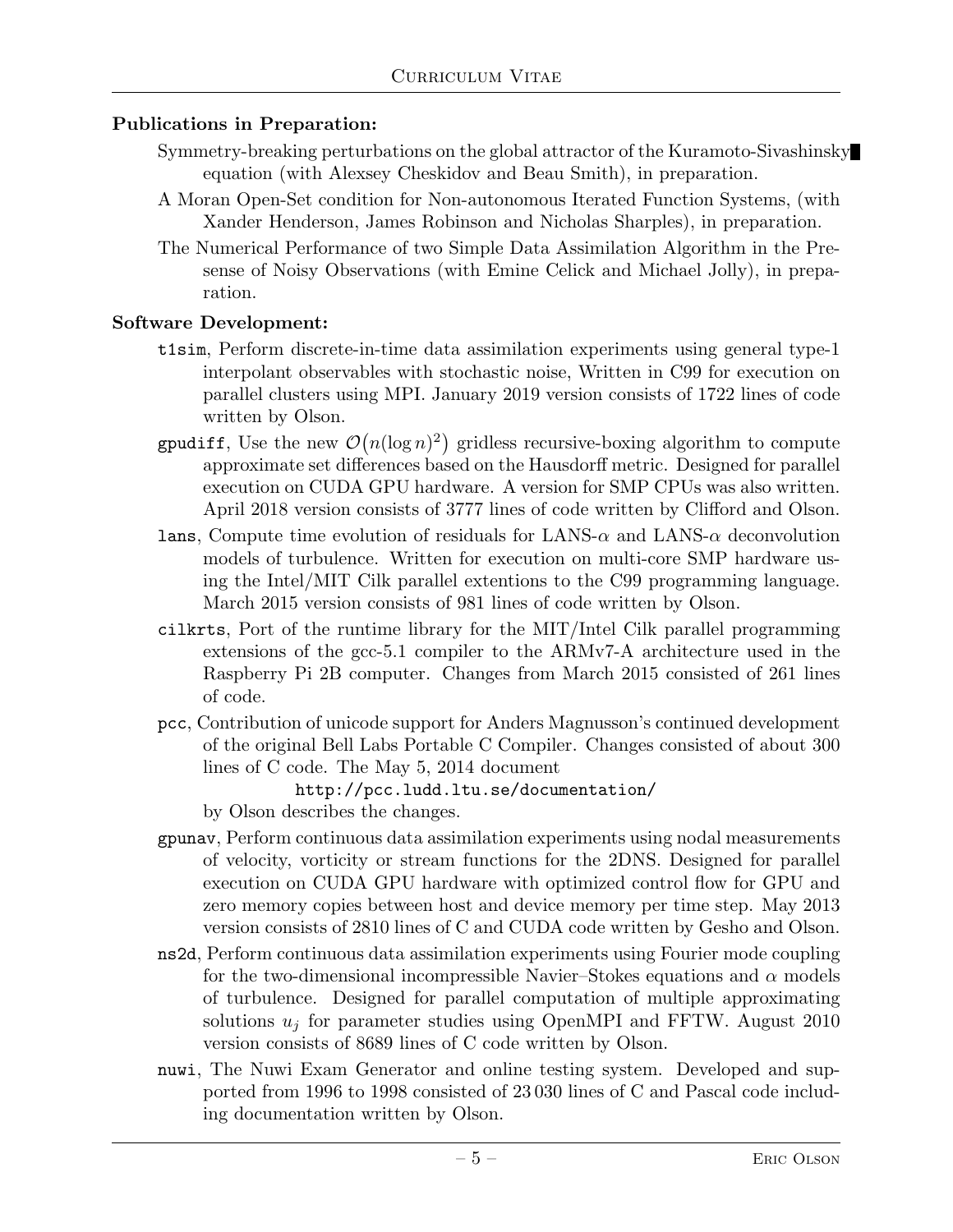### Teaching Experience:

| Undergraduate Courses                                                                                                                                                                                                                                                                                                              |
|------------------------------------------------------------------------------------------------------------------------------------------------------------------------------------------------------------------------------------------------------------------------------------------------------------------------------------|
| Honors Calculus I and II (10 semesters)                                                                                                                                                                                                                                                                                            |
| Undergraduate Analysis I and II (5 semesters)                                                                                                                                                                                                                                                                                      |
| Linear Algebra (3 semesters)                                                                                                                                                                                                                                                                                                       |
| Ordinary Differential Equations (5 semesters)                                                                                                                                                                                                                                                                                      |
| Calculus I and II (3 semesters)                                                                                                                                                                                                                                                                                                    |
| Business Calculus (3 semesters)                                                                                                                                                                                                                                                                                                    |
| Mathematics for Elementary School Teachers (1 semester)                                                                                                                                                                                                                                                                            |
| Combined Graduate/Undergraduate Courses                                                                                                                                                                                                                                                                                            |
| Partial Differential Equations (1 semester)                                                                                                                                                                                                                                                                                        |
| Numerical Methods I and II (8 semesters)                                                                                                                                                                                                                                                                                           |
| Advanced Linear Algebra (1 semester)                                                                                                                                                                                                                                                                                               |
| Graduate Courses                                                                                                                                                                                                                                                                                                                   |
| Fourier, Wavelet and Complex Variable Methods                                                                                                                                                                                                                                                                                      |
| in Applied Mathematics I and II (2 semesters)                                                                                                                                                                                                                                                                                      |
| Real Variables I and II (2 semesters)                                                                                                                                                                                                                                                                                              |
| Partial Differential Equations I and II (2 semesters)                                                                                                                                                                                                                                                                              |
| Numercial Analysis I and II (2 semesters)                                                                                                                                                                                                                                                                                          |
| Complex Variables (1 semester)                                                                                                                                                                                                                                                                                                     |
| Independent Study and Overload                                                                                                                                                                                                                                                                                                     |
| Real Analysis (Paige DePolo 2015)                                                                                                                                                                                                                                                                                                  |
| Complex Variables (Masakazu Gesho, Dol Nath and Yibo Xu 2012)                                                                                                                                                                                                                                                                      |
| Fourier Analysis (Cyrus Luciano 2010)                                                                                                                                                                                                                                                                                              |
| Wavelet and Applications (Ruslana Dalinina 2008)                                                                                                                                                                                                                                                                                   |
| Complex Variables (Suresh Kumar 2005)                                                                                                                                                                                                                                                                                              |
| $\mathbf{1}$ $\mathbf{1}$ $\mathbf{1}$ $\mathbf{1}$ $\mathbf{1}$ $\mathbf{1}$ $\mathbf{1}$ $\mathbf{1}$ $\mathbf{1}$ $\mathbf{1}$ $\mathbf{1}$ $\mathbf{1}$ $\mathbf{1}$ $\mathbf{1}$ $\mathbf{1}$ $\mathbf{1}$ $\mathbf{1}$ $\mathbf{1}$ $\mathbf{1}$ $\mathbf{1}$ $\mathbf{1}$ $\mathbf{1}$ $\mathbf{1}$ $\mathbf{1}$ $\mathbf{$ |

### Department and University Service:

| Department |
|------------|
| Compu      |

Computing Committee (2000–2003 and 2006–current) Applied Mathematics Website (2005–current) Hiring Committee (2002 and 2007) Thesis Committees (12 students) Qualifying Exams (5 exams) Beowulf Cluster (2001–2011) Future of Applied Mathematics (2005–2006) Open House Committee (2004) Merit Committee (2001) Graduate Committee (2000)

#### College

Curriculum Committe (2005–2009) Working Group on Computational Sciences (2010)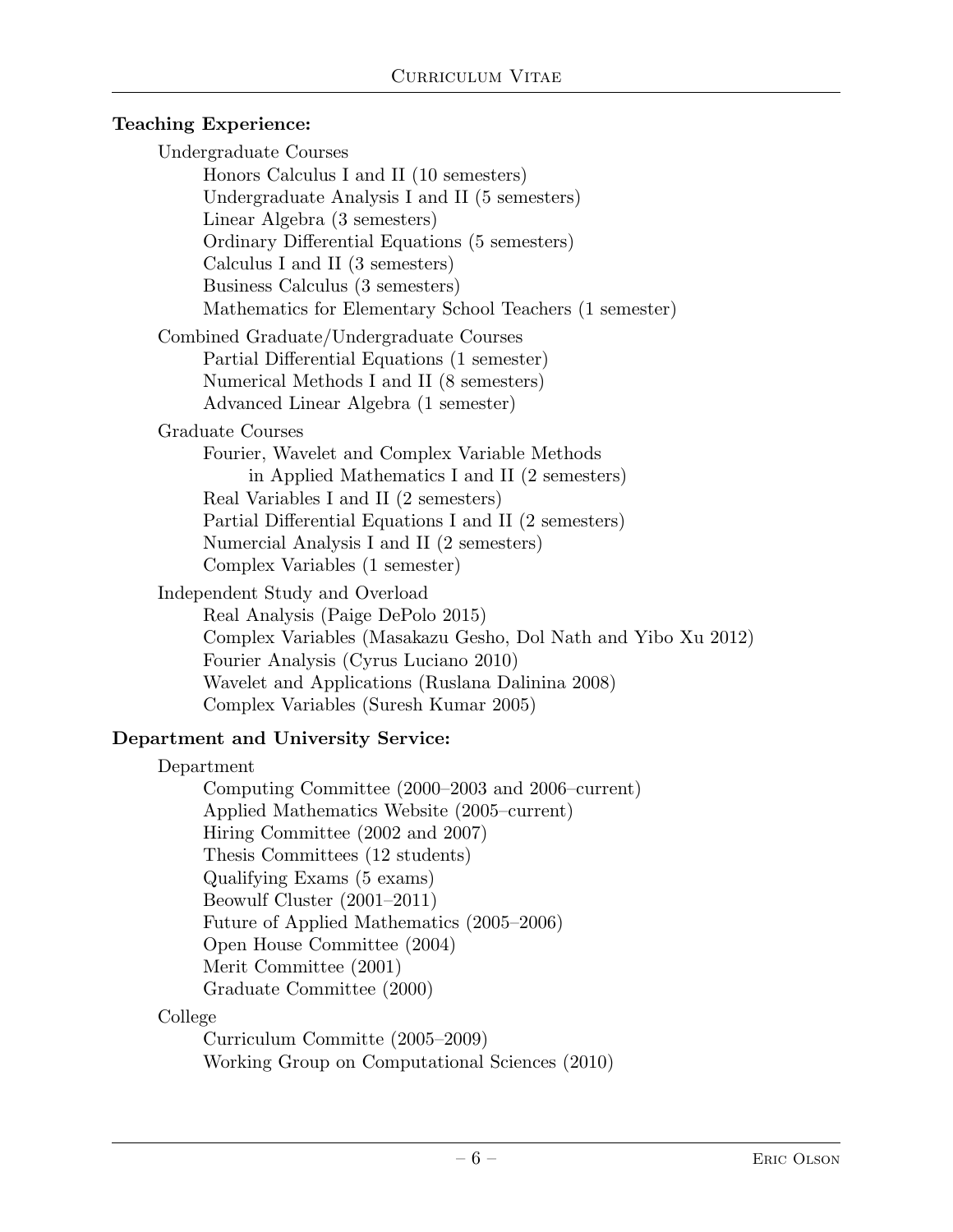### Research and Teaching Related Service:

Consultant for PC Doctor Computer Memory Subsystem Reliability Testing (2007–2009) Outside Ph.D. Examiner for University of Warwick Eleonora Pinto de Moura (2010)

Referee for Peer Reviewed Journals

### Community Service:

Built and programmed a Raspberry Pi controlled toy car UNR Engineering Days at Clay Middle School (2012)

Taught 16 programming workshops Supplemental instruction at UNR (2012–2013)

Website programmer for public service organization Council 4997 of the Knights of Columbus (2008–2012)

Volunteer teacher at Our Lady of the Snows School 8th Grade Yearbook Course (2007–2009)

Volunteer teacher at Early Learning Center 1st–3rd Grade Mathematics (2004–2005)

### Talks:

- 1. On the Residual Error in the NS-alpha Family of Turbulence Models, Workshop on Data Assimilation of Determining Forms held at University of Minnesota on June 21, 2016 just before the 2016 IMA Workshop in Honor of George Sell.
- 2. Data Assimilation Using Noisy Time-averaged Measurements, SIAM Conference on Analysis of PDEs, Scottsdale, Arizona, December 7–10, 2015.
- 3. Data Assimilation Using Time-averaged Measurements, Oxford 38th Conference on Stochastic Processes and their Applications, July 15, 2015.
- 4. Statistical Properties of the Residual Error in Turbulence Models, 2015 Spring Western Section Meeting of the AMS in Las Vegas, April 18, 2015.
- 5. Synchonization of Systems of Lorenz Equations using Time Averages given at the Workshop on Navier–Stokes Equations and Data Assimilation, January 8, 2015 at Texas A&M University.
- 6. Data Assimilation for the 2DNS Using Nodal Measurements, 2014 AMS Sectional Meeting, Texas Tech University, Lubbock Texsas, April 12, 2014.
- 7. The Weak Separation Condition and Assouad Dimension: A precise Dichotomy on the Real Line, Ergodic Theory and Dynamical Systems Seminar, University of Warwick, United Kingdom, February 11, 2014.
- 8. Data Assimilation at the 2D NSE using Noisy Data, Workshop on Nonlinear PDEs and Fluid Flows, University of Maryland, Baltimore County, January 20, 2014.
- 9. Continuouse Data Assimilation using Arbitrary Interpolant Observables, Workshop on Navier-Stokes Equations, Indiana University, February 9, 2013.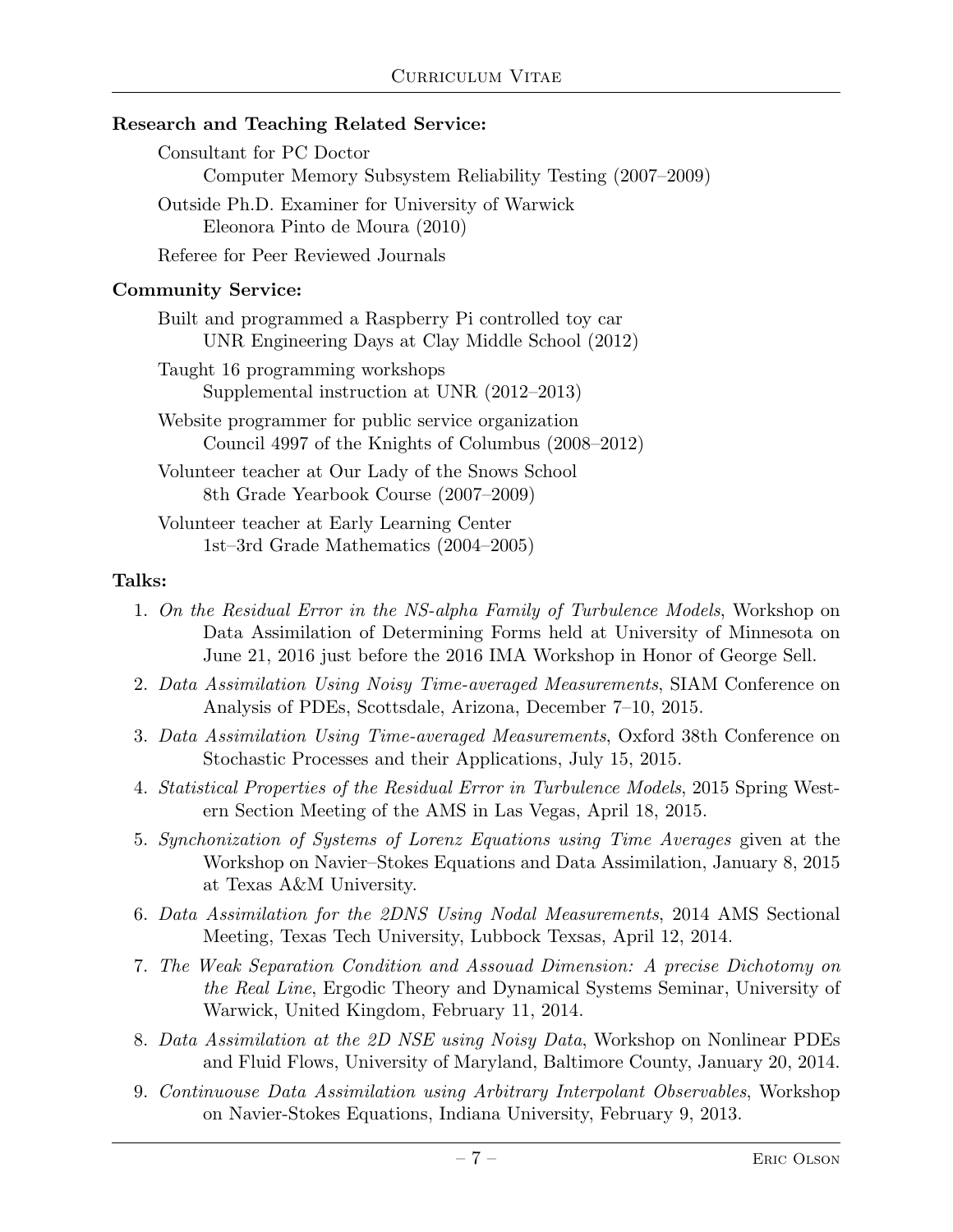- 10. Discrete Data Assimilation Using Arbitrary Interpolants, The 9th AIMS Conference on Dynamical Systems, Differential Equations and Applications, Orlando, Florida, July 2, 2012.
- 11. Discrete in Time Data Assimilation for the 2D Navier–Stokes Equations, Workshop on Navier–Stokes Equations, Texas A&M University, College Station, February 17, 2012.
- 12. Discrete in Time Determinining Modes for the 2D Navier–Stokes Equations, The Conference on Topology, Embeddings and Attractors at Warwick's centre in Venice June 14, 2011.
- 13. Discrete Data Assimilation in the 2D Navier–Stokes Equations, University of California, Irvine, May 16, 2011.
- 14. Almost Bi-Lipschitz Embeddings and Almost Homogeneous Sets, given at University of Southern California, November 10, 2006.
- 15. Applied Mathematics at UNR, given in the Graduate Student Seminar at University of Nevada Reno, October 5, 2006.
- 16. The PDEWulf Beowulf Cluster, a poster presented at the UNR departmental open house, February 14, 2005.
- 17. The Number of Determining Modes in Numerical 2D Turbulence, in the Applied Mathematics Seminar at Indiana on Jan 15, 2004.
- 18. The Number of Determining Modes in 2D Turbulence, SIAM Conference on Applications of Dynamical Systems in Snowbird Utah on May 30, 2003.
- 19. Numerical Determining Modes, Aerodynamics and Flight Mechanics Research Group Seminar Program at the University of Southampton on Jan 15, 2003.
- 20. Determining Modes in the  $LANS-\alpha$  Model, Geometrical Mechanics and Turbulence Modeling Workshop in Santa Fe, New Mexico, Nov 9, 2002.
- 21. The Number of Determining Modes in 2D Turbulence: A Computational Study, The Fourth International Conference on Dynamical Systems and Differential Equations, May 25, 2002 UNC at Wilmington.
- 22. Continuous Data Assimilation for 2D Naiver-Stokes Equations, UC Irvine, Applied and Computational Mathematics Seminar, April 15, 2002.
- 23. The Number of Determining Modes in Numerical 2D Turbulence, University of California, Santa Barbara, Applied Mathematics Seminar on March 11, 2002.
- 24. The Number of Determining Modes in Numerical 2D Turbulence, given at the session on Partial Differential Equations and Applications at the Western Section Meeting of the American Mathematical Society on Nov 10, 2001.
- 25. The Number of Determining Modes in Numerical 2D Turbulence, given at the University of Southern California Applied Mathematics Seminar on October 26, 2001.
- 26. The Navier–Stokes alpha model of Turbulence, given at the University of Nevada Reno Chemical Engineering & Mechanical Engineering Joint Research Seminar Series on February 23, 2001.